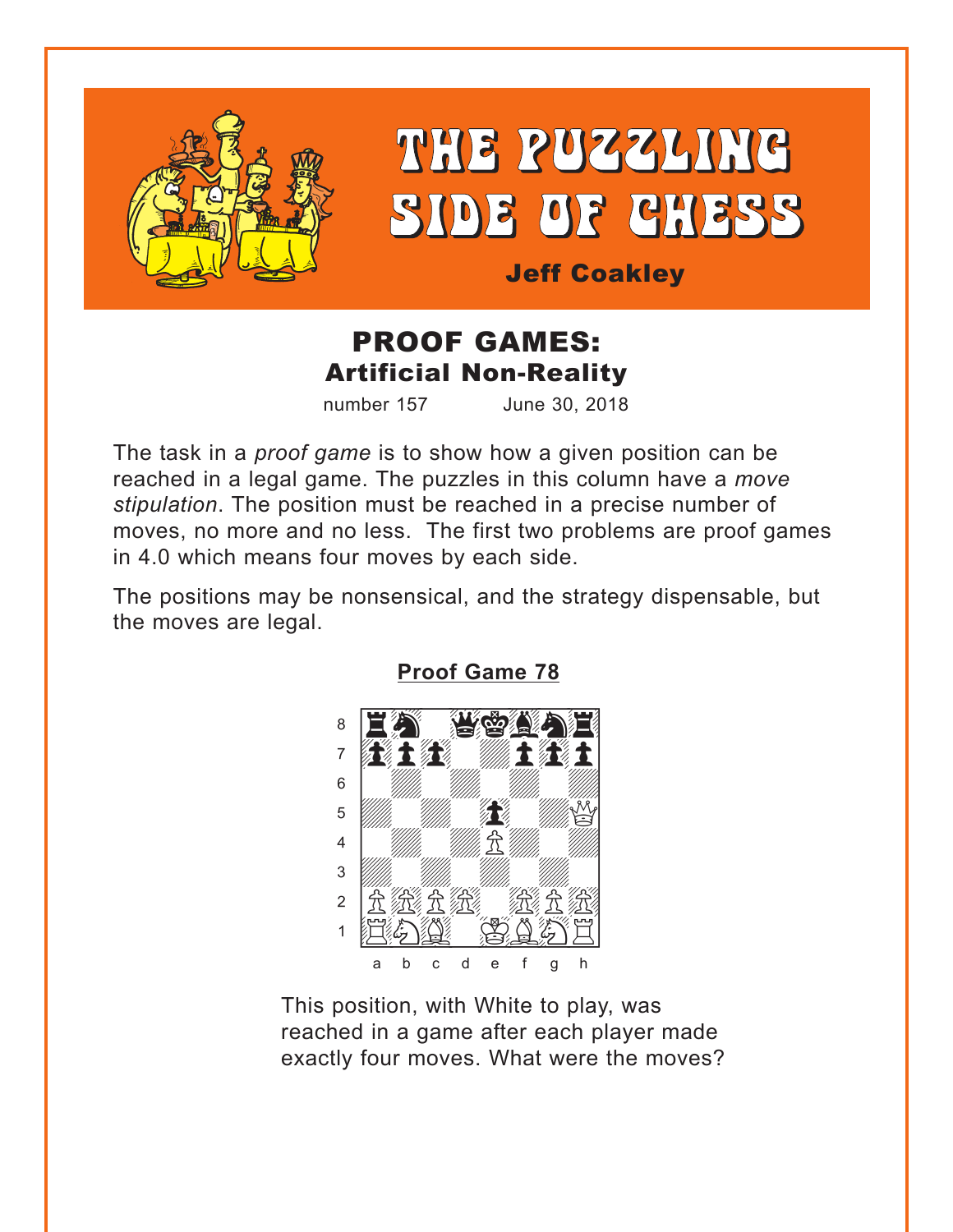<span id="page-1-0"></span>

**Proof Game 79** 



This position was reached after Black's fourth turn. What were the moves?

A synthetic game is similar to a proof game. But instead of finding the move sequence that leads to a given position, the task is to compose a game that ends with a particular move.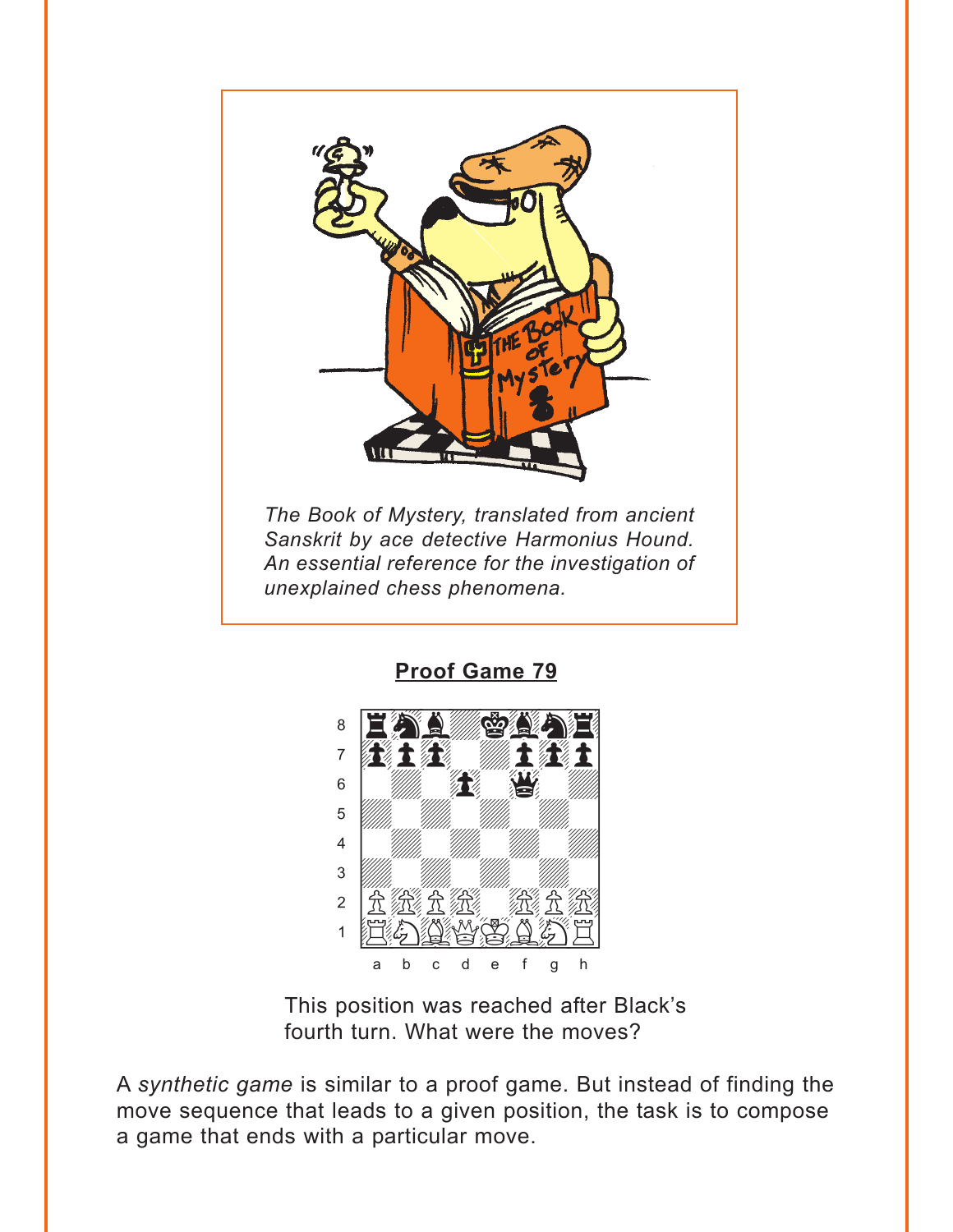### **[Synthetic Game 38](#page-6-0)**

<span id="page-2-0"></span>

Compose a game that ends with the move **4...Ne5#**



The proof game below is 5.0 moves. One full turn longer than the standard *Puzzling Side* "shorties". Two steps more mysterious.

**[Longer Proof Game 55](#page-7-0)** (5.0 moves)



This position was reached after Black's fifth turn. What were the moves?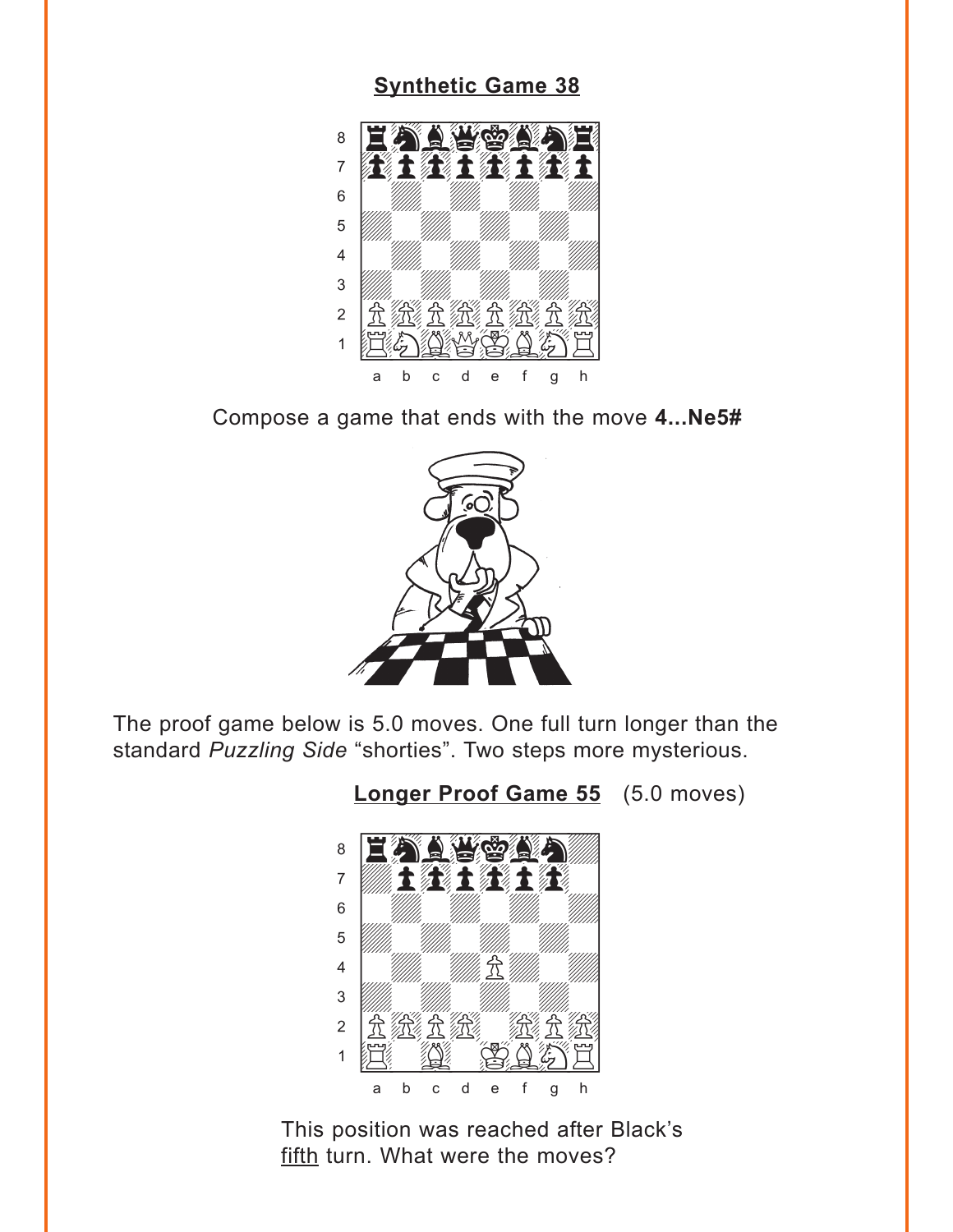# <span id="page-3-0"></span>**PG SHOWCASE**

The following proof games exceed the normal limits of solvability for most chess detectives. They are presented here, not as puzzles, but as artistic endeavours, demonstrating some of the compositional possibilities in this type of retro problem.

This showcase continues our recent theme of "artificial castling". We start with a "real gem" by German composer Thomas Thannheiser. Brilliant in its complex simplicity.



Longer Proof Game 56 (8.0 moves)

This position was reached after Black's eighth turn. What were the moves?

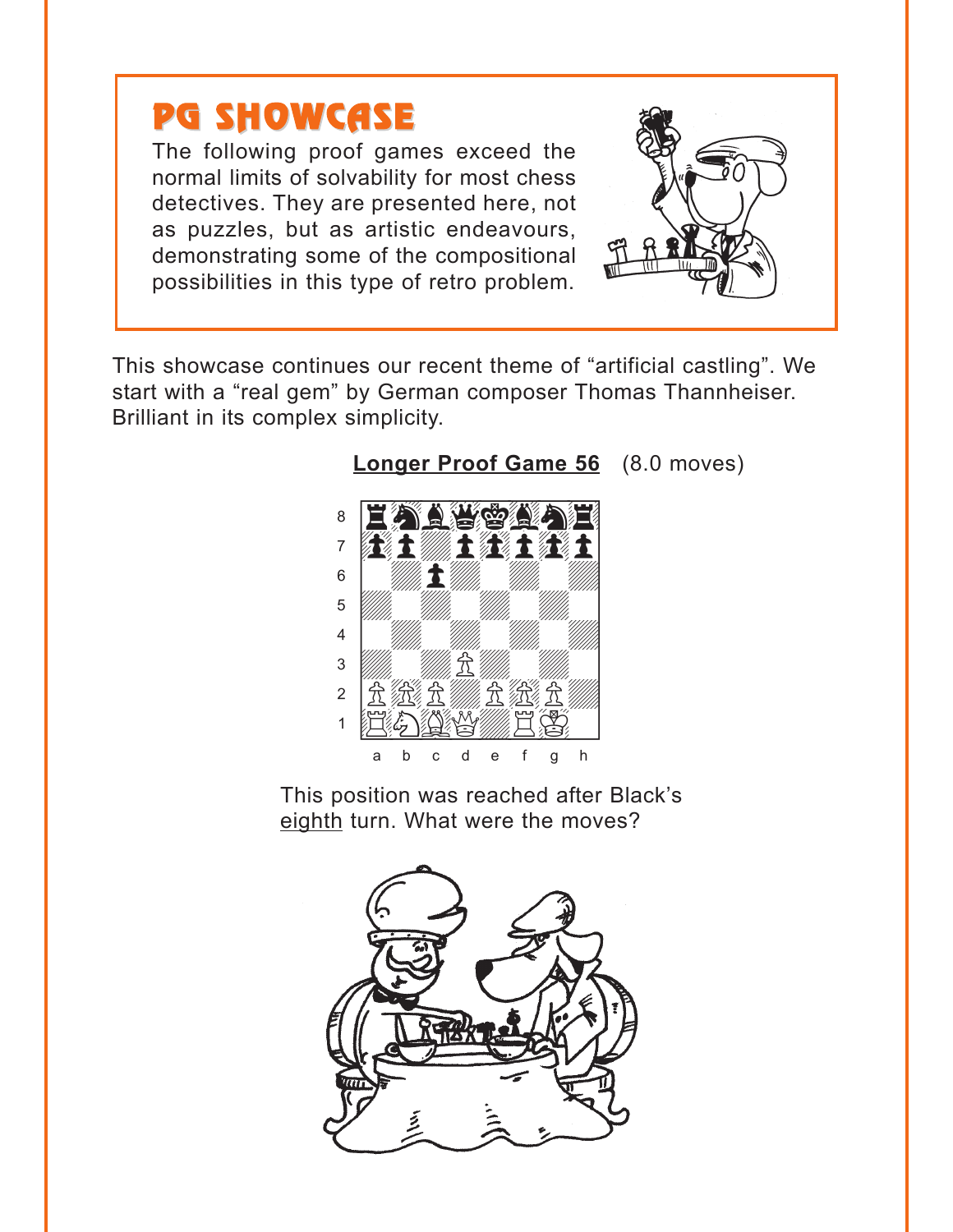<span id="page-4-0"></span>Next up is a doubleplus beauty by British retro specialist Andrew Buchanan. Apparently both sides have castled. Can you guess who is faking?

**Longer Proof Game 57** (9.5 moves)



This position was reached after White's tenth turn. What were the moves?

In this week's grand finale, by French composer Michel Caillaud, the question might be asked, "Has Black lost the right to castle?"

Longer Proof Game 58 (17.5 moves)



This position was reached after White's eighteenth turn. What were the moves?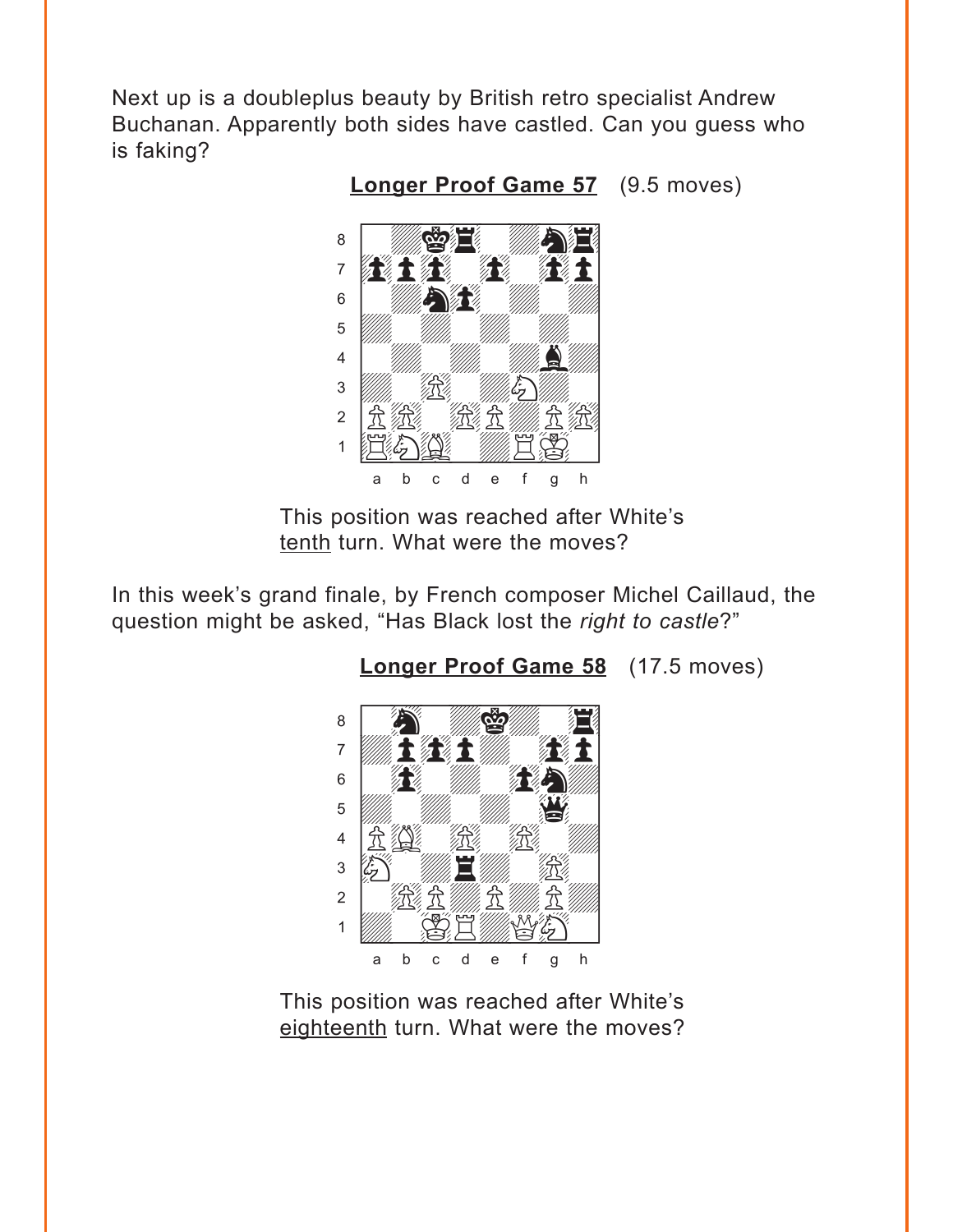# <span id="page-5-0"></span>**SOLUTIONS**

Proof games 78, 79, synthetic game 38, and longer PGs 55 and 55b are by J. Coakley, Puzzling Side of Chess (2018). Proof game 78 is from Winning Chess Puzzles For Kids Volume 2 (2010).

**PDF hyperlinks.** You can advance to the solution of any puzzle by clicking on the underlined title above the diagram. To return to the puzzle, click on the title above the solution diagram.

**Archives.** Past columns and a detailed index of problem-types and composers are available in the Puzzling Side of Chess archives.



**Proof Game 78** 

1.e4 d5 2.Qh5 Bg4 3.Qxd5 Bh5 4.Qxh5 e5 A tricky switchback capture on h5.

**Proof Game 79** 



1.e3 d5 2.e4 Qd6 3.exd5 Qf6 4.d6 exd6 White pawn tempo and deceptive black queen.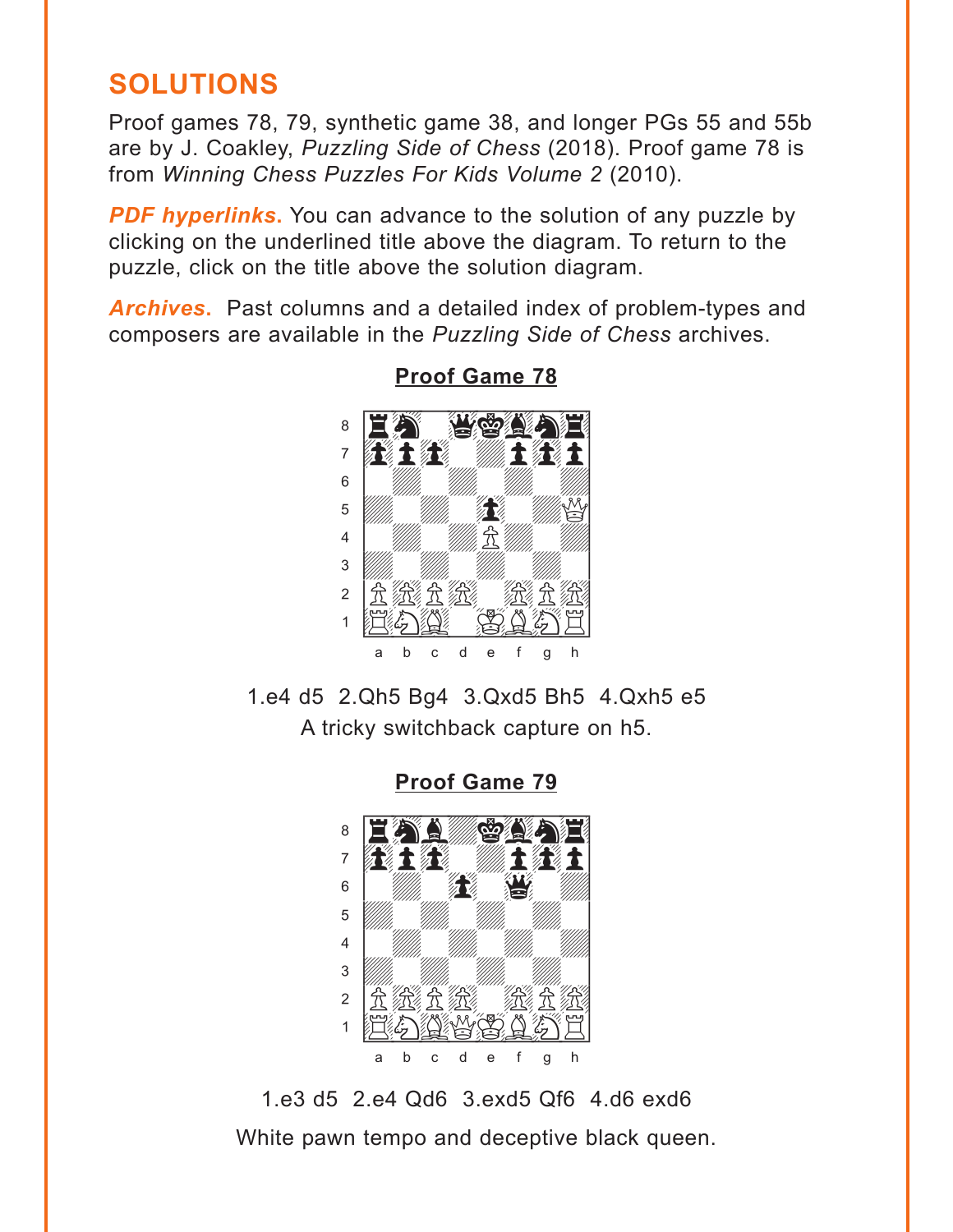#### **[Synthetic Game 38](#page-2-0)**

<span id="page-6-0"></span>

1.e3 Nc6 2.Ke2 e6 3.Kf3 Qh4 4.Ne2 Ne5#

Black's moves can be played in different orders. White can also play 4.Be2 or 4.Qe2.

A similar game is 1.e4 Nc6 2.Ke2 e6 3.Kf3 Qg5 4.Ne2 Ne5#. See diagram below.



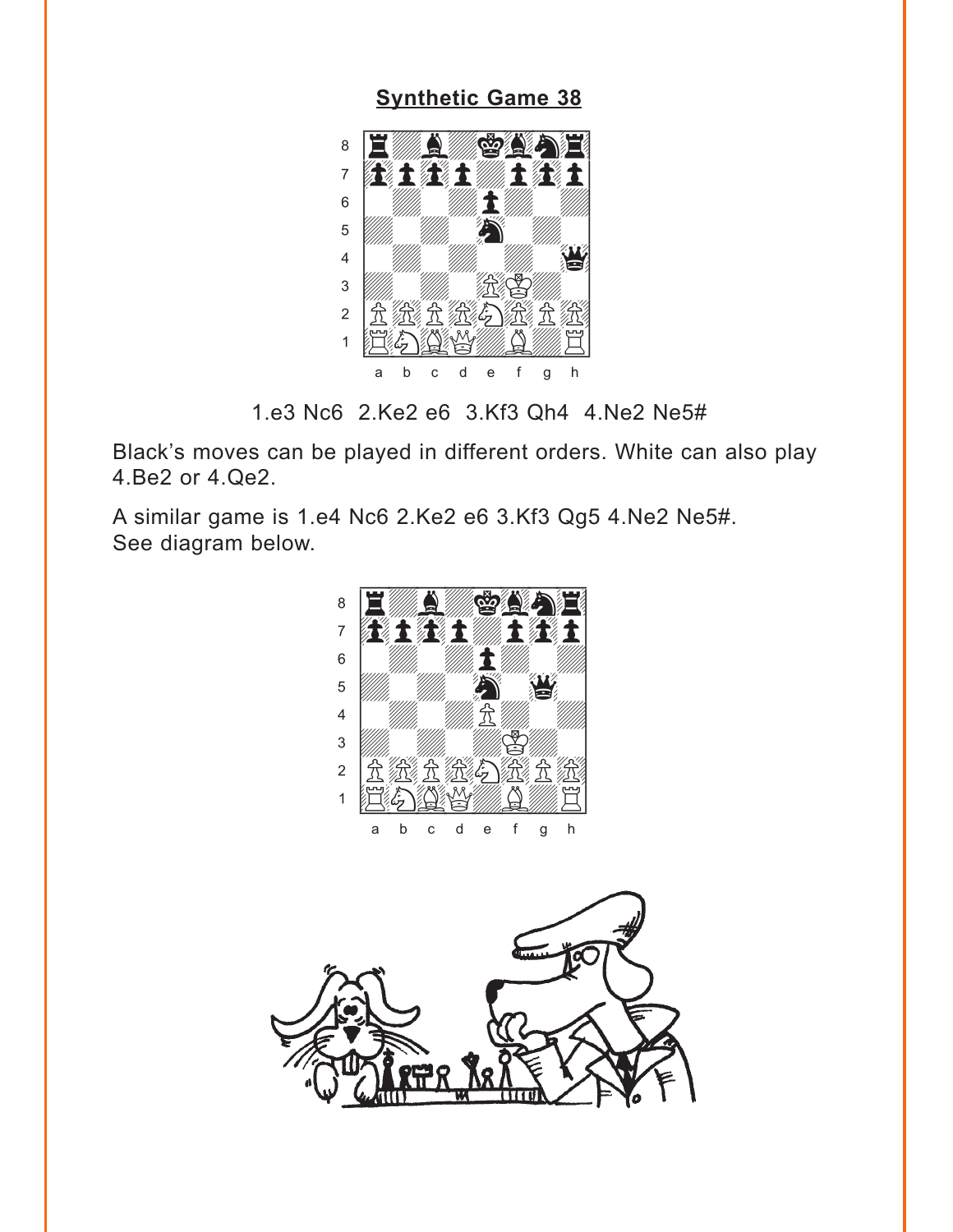<span id="page-7-0"></span>



An impostor black rook, grinning on a8.

Here is a longer cooler version with three additional captures and two open rook files.



**[Longer Proof Game 55b](#page-2-0)** (7.0 moves)

1.e4 h5 2.Qxh5 a5 3.Qxa5 Rxh2 4.Nh3 Rxh3 5.d3 Rxd3 6.a3 Rxa3 7.Qxa8 Rxa8

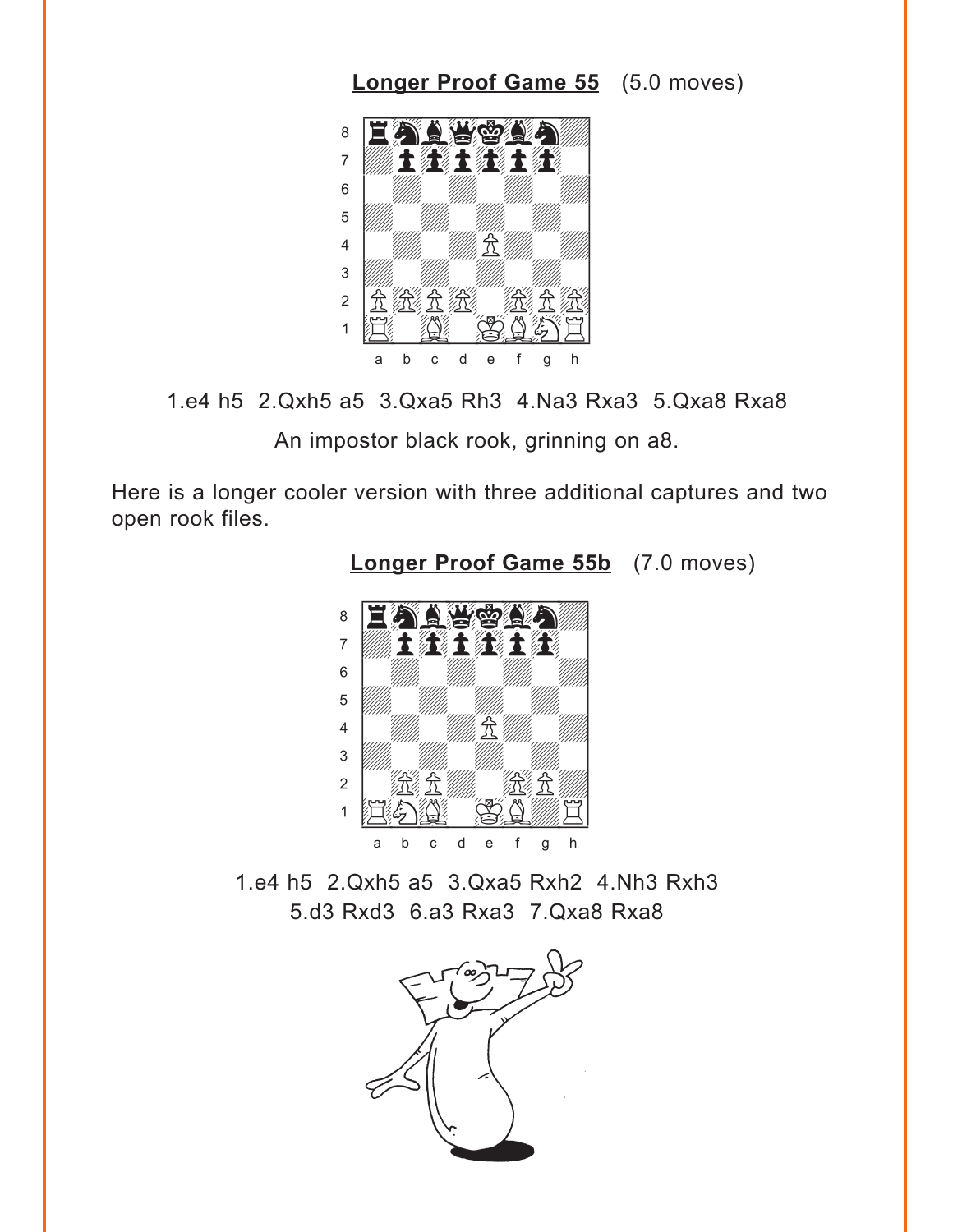<span id="page-8-0"></span>

1.d3 c6 2.Kd2 Qc7 3.Ke3 Qxh2 4.Kf3 Qxg1 5.Kg3 Qxf1 6.Kh2 Qe1 7.Rf1 Qa5 8.Kg1 Qd8 Whose journey is stranger, the white king's or the black queen's?

### **[Longer Proof Game 57](#page-4-0)** (9.5 moves)

Andrew Buchanan 2013 *Problem Paradise* after Bernd Gräfrath 2013



1.c3 d6 2.Qb3 Bg4 3.Qxf7+ Kd7 4.Qxf8 Qxf8 5.Kd1 Qxf2 6.Nf3 Qxf1+ 7.Rxf1 Nc6 8.Ke1 Rd8 9.Kf2 Kc8 10.Kg1

> Artificial 0-0 by White. Artificial 0-0-0 by Black. Everybody's faking!